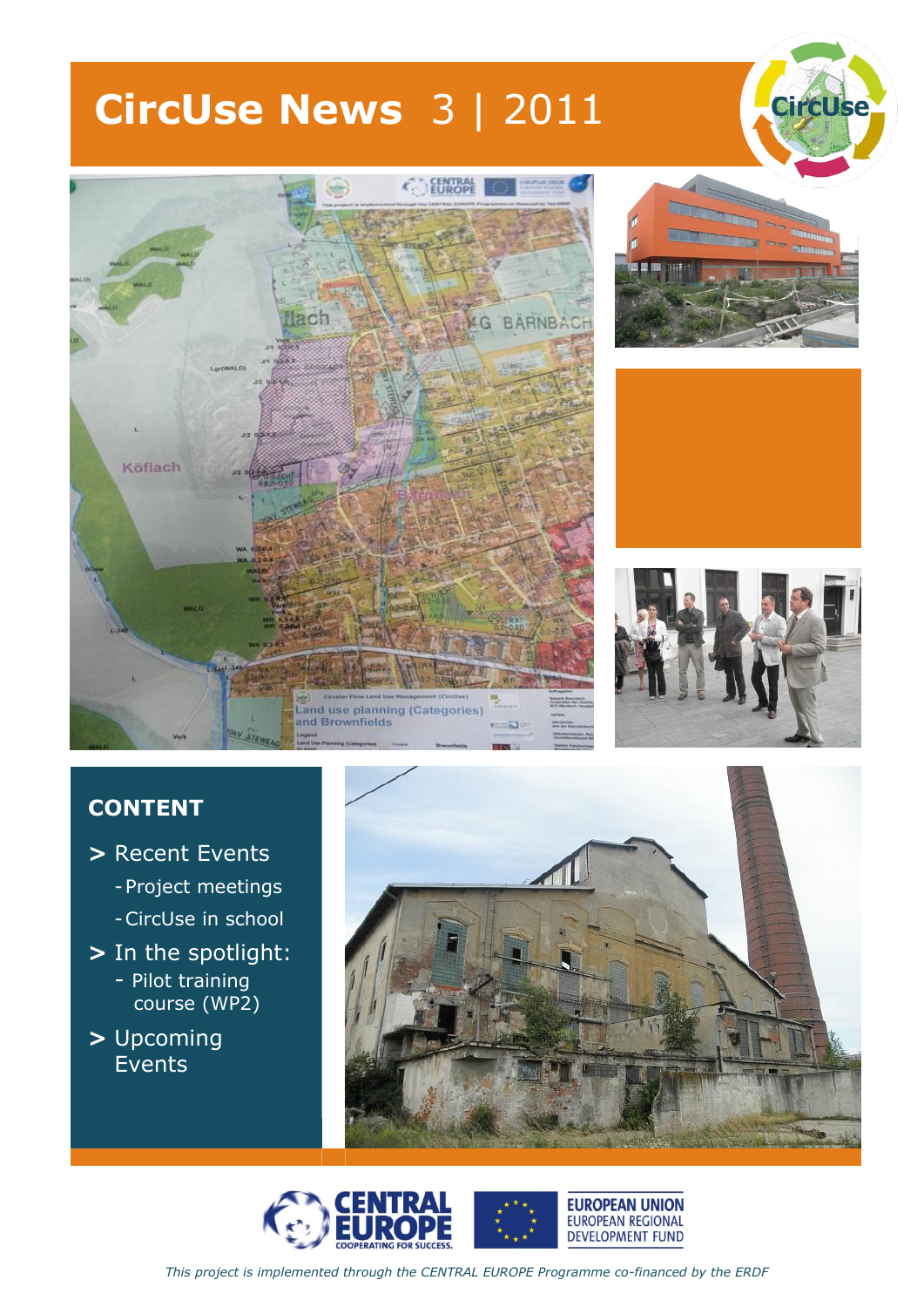#### TO SPOTLIGHT **3**

# spotlight

#### **Katowice**

*Dialogue Workshop on data management with higher level administration in Poland*

*June 30, 2011*

#### **Workshop (WP 3)**

Questions concerning the identification of relevant areas, the use of local data base, actions of the pilot project in Piekary and a focused revitalisation were discussed with Mr. Adamski and Mr. Dr. Ziora (see picture) both Directors of the Departments of Economy and Environment.

Protection of Voivodship Marshal Office of Silesian Region.



#### **Bratislava and Trnava**

*CircUse mid–term assessment meeting in Slovakia*

*June 8-10, 2011*

#### **Data management**

An introduction into previous activities concerning land management data was presented. Different terms of reference, land data typologies and data sources were discussed. Complementary data concept and methods of mapping were focused.

#### **Instruments**

Existing and new planning, legal and financial instruments for implementation of a circular land use management approach were discussed. First results from the City of Piekary (Poland) were presented.

#### **Excursion**

Several projects of urban renewal and brownfield redevelopment in the region of Trnava were visited during the excursion. The members of the excursion got a good overview of upcoming and successful projects in and around Trnava.



#### **Koeflach**

*Implementation of a training course for pupils in a secondary school in Austria*

*April 28-29 and June 17, 2011*

#### **CircUse in school (WP 2)**

Aim of the activity was awareness rising concerning land use addressing future land users. From April to June 2011. issues like sealing, biological functions and economic importance of soils were discussed in the school by 12-13 years old pupils. Small working groups worked to issues like mobility, living forms and soil functions. This resulted in knowledge building e.g. to

land consumption, flood problems and  $CO<sub>2</sub>$  emissions triggered by urban sprawl.

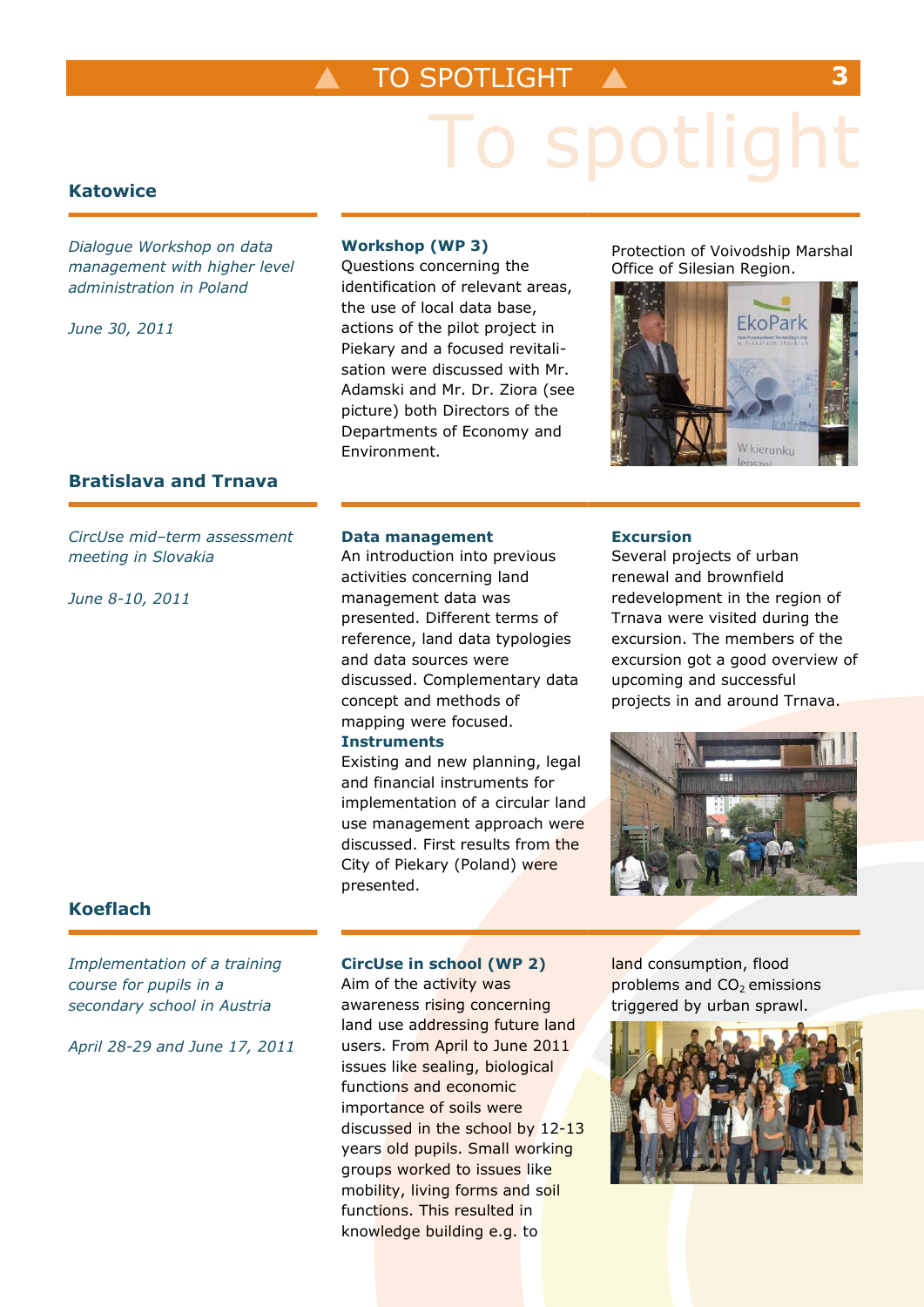#### **TO SPOTLIGHT**

# spotlight

#### **Work package 2**

**Implementation of Pilot Training Course in Baernbach (Austria)**



**Figure 1: Introduction in Circular Flow Land Use Management**



**Figure 2: Development of Scenarios**



**Figure 3: Assessment of instruments**



**Figure 4: Training Course Participants and Experts**

#### **Introduction**

The principle of Circular Flow Land Use Management "avoid recycle - compensate" is not yet implemented in many Central Europe regions. It is planned to disseminate the CircUse idea with help of the implementation of workshops in different partner countries. Therefore in WP 2 a pilot training course named "Future land use in the region of Voitsberg" was held in Baernbach (Austria) from 12-13, May 2011. Baernbach is a former coalmining town with around 6.000 inhabitants located in the region of Voitsberg which has around 52.000 inhabitants.

For the pilot training course an educational concept and tailored course materials were produced.

#### **Concept**

A 1,5 days pilot trainings course with 15 - 20 municipal and regional stakeholders from public and private sector (e.g. urban and regional planning, land owners, agriculture, local politics) was organised. The concept of the pilot training course was dominated by three training phases:

- introduction of relevant problems in the region (Modules 1-2)
- development of scenarios for the city of Baernbach (Module 3)
- identification of instruments and the development of action plans (Modules 5-6)

For all six modules tailored learning material handouts and also presentations were developed. In module phases 3, 5 and 6 of the training course participants had to work together in small intensive working groups.

#### **Course Modules 1-6**

**Module 1** "*Land use impact – Problem analysis and interactions*" presents data to land consumption in Austria, Styria and the region of Voitsberg and negative ecological, social and urban development problems impacts of land consumption like. **Module 2** "CircUse *Principle, aims and strategy*" focussed the principle, objectives, strategy and fields of action of circular flow land use management. Main aspects of **Module 3** "*Pilot municipality – Land potentials and scenario development*" were the identification of existing land potentials in the city and the development of appropriate scenarios. **Module 4** focussed on the relevant "*CircUse*  stakeholder" needed to implement the CircUse idea. The following **Module 5** concerning "*CircUse instruments*" gave the participants the possibility to identify and to assess adequate instruments. In the last **Module 6** the participants had to develop local "*Action plans*" for an implementation of the CircUse idea.

#### **Publications**

- 1. Results of the pilot training course
- 2. Preparation of a CircUse training course

See downloads: [www.circuse.eu](http://www.circuse.eu/)

#### **Contact**

Thomas Preuss and Maic Verbücheln Email: preuss@difu.de verbuecheln@difu.de